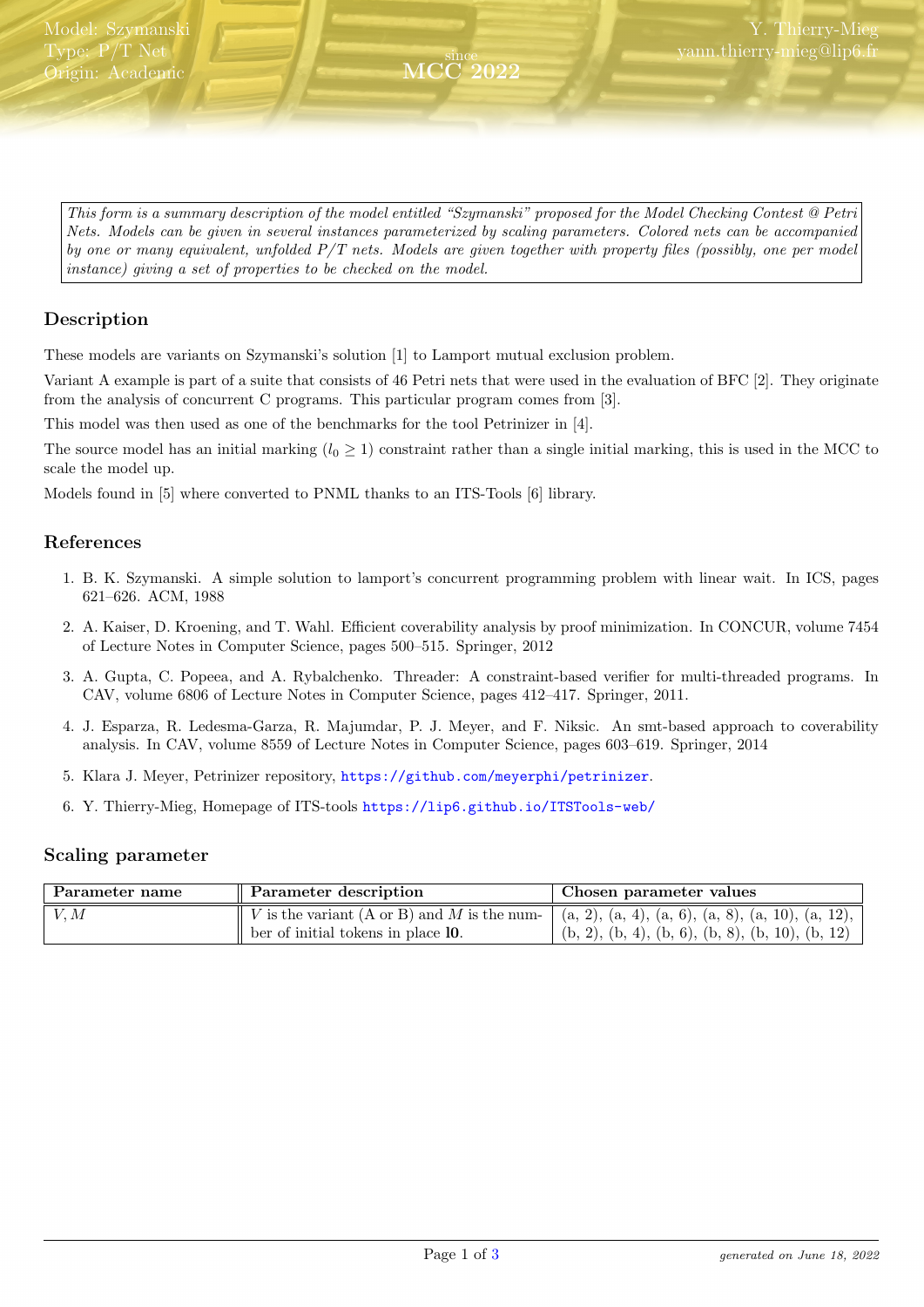## Size of the model

| Parameter           | Number of places | Number of transitions | Number of arcs |
|---------------------|------------------|-----------------------|----------------|
| variant a, $M = 2$  | 61               | 224                   | 900            |
| variant a, $M = 4$  | 61               | 224                   | 900            |
| variant a, $M = 6$  | 61               | 224                   | 900            |
| variant a, $M = 8$  | 61               | 224                   | 900            |
| variant a, $M = 10$ | 61               | 224                   | 900            |
| variant a, $M = 12$ | 61               | 224                   | 900            |
| variant b, $M = 2$  | 568              | 8320                  | 33408          |
| variant b, $M = 4$  | 568              | 8320                  | 33408          |
| variant b, $M = 6$  | 568              | 8320                  | 33408          |
| variant b, $M = 8$  | 568              | 8320                  | 33408          |
| variant b, $M = 10$ | 568              | 8320                  | 33408          |
| variant b, $M = 12$ | 568              | 8320                  | 33408          |

## Structural properties

| simple free choice — all transitions sharing a common input place have no other input place $\dots\dots\dots\dots\dots\dots\dots$                            | $\mathbf{X}$ (a)     |
|--------------------------------------------------------------------------------------------------------------------------------------------------------------|----------------------|
| extended free choice — all transitions sharing a common input place have the same input places $\ldots$                                                      | $\boldsymbol{X}$ (b) |
| state machine — every transition has exactly one input place and exactly one output place $\dots\dots\dots\dots\dots\dots\dots$                              | $\boldsymbol{X}$ (c) |
| <b>marked graph</b> — every place has exactly one input transition and exactly one output transition $\ldots \ldots \ldots \ldots \mathbf{X}$ <sup>(d)</sup> |                      |
|                                                                                                                                                              | $\mathbf{X}$ (e)     |
| strongly connected — there is a directed path between every two nodes (places or transitions) $X^{(f)}$                                                      |                      |
|                                                                                                                                                              | $\mathcal{V}(g)$     |
|                                                                                                                                                              | $\mathcal{V}$ (h)    |
| <b>source transition(s)</b> — one or more transitions have no input places $\dots \dots \dots \dots \dots \dots \dots \dots \dots \dots \dots \dots \dots$   | $\mathbf{X}^{(i)}$   |
|                                                                                                                                                              |                      |
|                                                                                                                                                              |                      |
|                                                                                                                                                              |                      |
| <b>subconservative</b> — for each transition, the number of input arcs equals or exceeds the number of output arcs $\mathbf{X}^{(m)}$                        |                      |
|                                                                                                                                                              |                      |

## Behavioural properties

<span id="page-1-0"></span><sup>(</sup>a) stated by [CÆSAR.BDD](http://cadp.inria.fr/man/caesar.bdd.html) version 3.7 on all 12 instances (2 variants  $\times$  6 values of M).

<span id="page-1-1"></span><sup>(</sup>b) transitions "t0" and "t2" share a common input place "s0", but only the former transition has input place "l0".

<span id="page-1-2"></span><sup>(</sup>c) stated by [CÆSAR.BDD](http://cadp.inria.fr/man/caesar.bdd.html) version 3.7 on all 12 instances (2 variants  $\times$  6 values of M).

<span id="page-1-3"></span><sup>(</sup>d) stated by [CÆSAR.BDD](http://cadp.inria.fr/man/caesar.bdd.html) version 3.7 on all 12 instances (2 variants  $\times$  6 values of M).

<span id="page-1-4"></span><sup>&</sup>lt;sup>(e)</sup> stated by [CÆSAR.BDD](http://cadp.inria.fr/man/caesar.bdd.html) version 3.7 on all 12 instances (2 variants  $\times$  6 values of M).

<span id="page-1-6"></span><span id="page-1-5"></span> $^{\rm (f)}$  the net is not connected and, thus, not strongly connected. (g) stated by [CÆSAR.BDD](http://cadp.inria.fr/man/caesar.bdd.html) version 3.7 on all 12 instances (2 variants  $\times$  6 values of M).

<span id="page-1-7"></span><sup>&</sup>lt;sup>(h)</sup> stated by [CÆSAR.BDD](http://cadp.inria.fr/man/caesar.bdd.html) version 3.7 on all 12 instances (2 variants  $\times$  6 values of M).

<span id="page-1-8"></span><sup>(</sup>i) stated by [CÆSAR.BDD](http://cadp.inria.fr/man/caesar.bdd.html) version 3.7 on all 12 instances (2 variants  $\times$  6 values of M).

<span id="page-1-9"></span><sup>(</sup>i) stated by [CÆSAR.BDD](http://cadp.inria.fr/man/caesar.bdd.html) version 3.7 on all 12 instances (2 variants  $\times$  6 values of M).

<span id="page-1-10"></span><sup>(</sup>k) stated by [CÆSAR.BDD](http://cadp.inria.fr/man/caesar.bdd.html) version 3.7 on all 12 instances (2 variants  $\times$  6 values of M).

<span id="page-1-11"></span><sup>(1)</sup> stated by [CÆSAR.BDD](http://cadp.inria.fr/man/caesar.bdd.html) version 3.7 on all 12 instances (2 variants  $\times$  6 values of M).

<span id="page-1-12"></span> $^{(m)}$  stated by [CÆSAR.BDD](http://cadp.inria.fr/man/caesar.bdd.html) version 3.7 on all 12 instances (2 variants  $\times$  6 values of M).

<span id="page-1-13"></span><sup>(</sup>n)the definition of Nested-Unit Petri Nets (NUPN) is available from <http://mcc.lip6.fr/nupn.php>

<span id="page-1-14"></span><sup>(</sup>o) stated by [CÆSAR.BDD](http://cadp.inria.fr/man/caesar.bdd.html) version 3.7 on all 12 instances (2 variants  $\times$  6 values of M).

<span id="page-1-15"></span><sup>&</sup>lt;sup>(p)</sup> stated by [CÆSAR.BDD](http://cadp.inria.fr/man/caesar.bdd.html) version 3.7 on all 12 instances (2 variants  $\times$  6 values of M).

<span id="page-1-16"></span><sup>(</sup>q) stated by [CÆSAR.BDD](http://cadp.inria.fr/man/caesar.bdd.html) version 3.7 on all 12 instances (2 variants  $\times$  6 values of M).